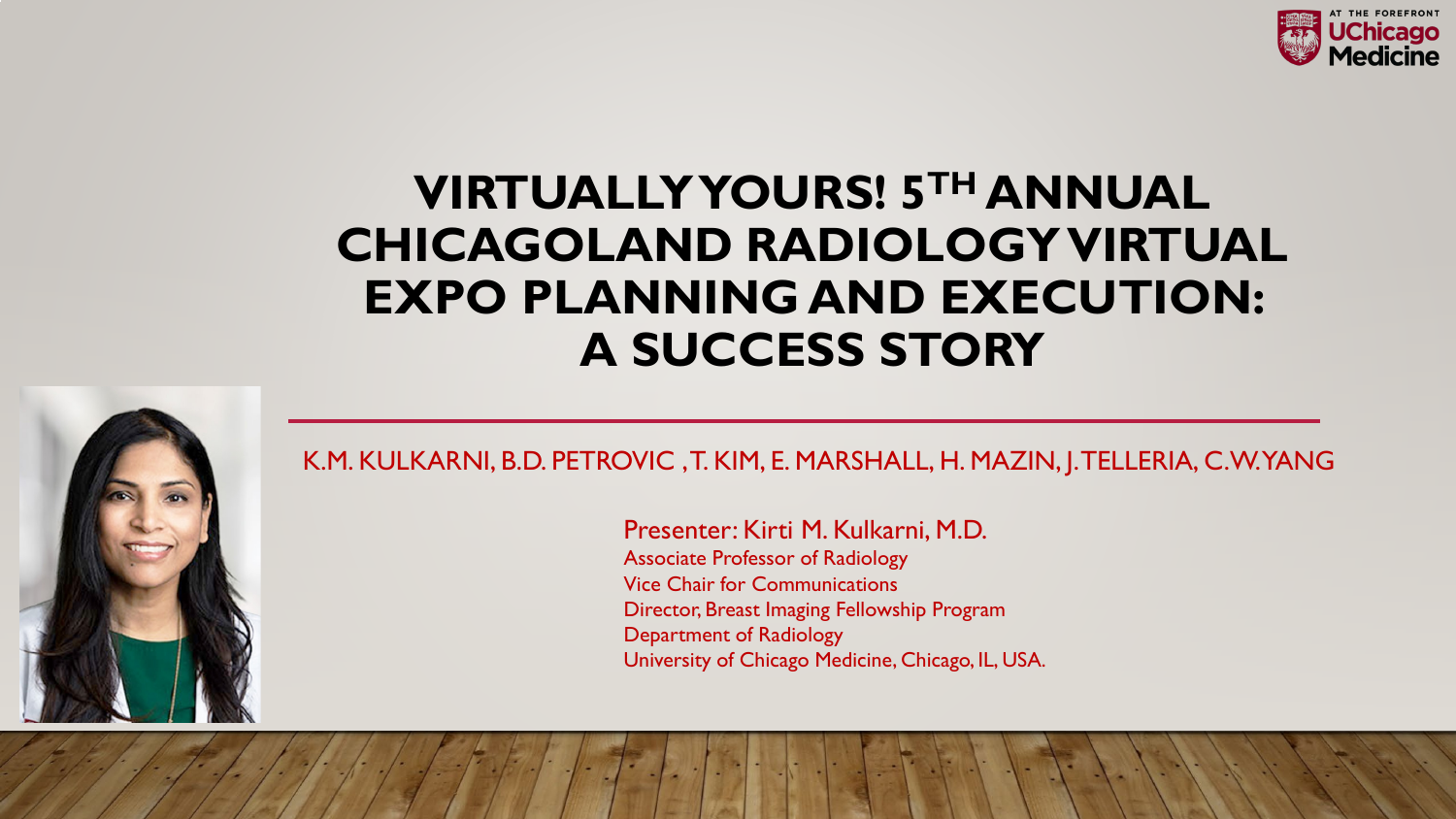

## PURPOSE

- **History: Radiology expo** originated in Nov 2016 from the Dept. of Radiology Diversity Committee with a goal to strengthen the pipeline and **improve career advancement of women and other underrepresented minorities in medicine (URiMs)**, particularly in radiology.
- Due to the COVID-19 pandemic and remote workings, the core committee members of the  $5<sup>th</sup>$ Chicagoland Radiology Expo planned their **first virtual meeting** for medical students, hosted on November14, 2020.
- Although virtual in 2020, our **mission to demonstrate radiology's central role in medicine** and **inspiring medical students** remained the same.
- **Planning of the virtual meeting was unique and challenging, but afforded us enormous opportunity to expand our outreach beyond Chicagoland** and create a **global brand** for us.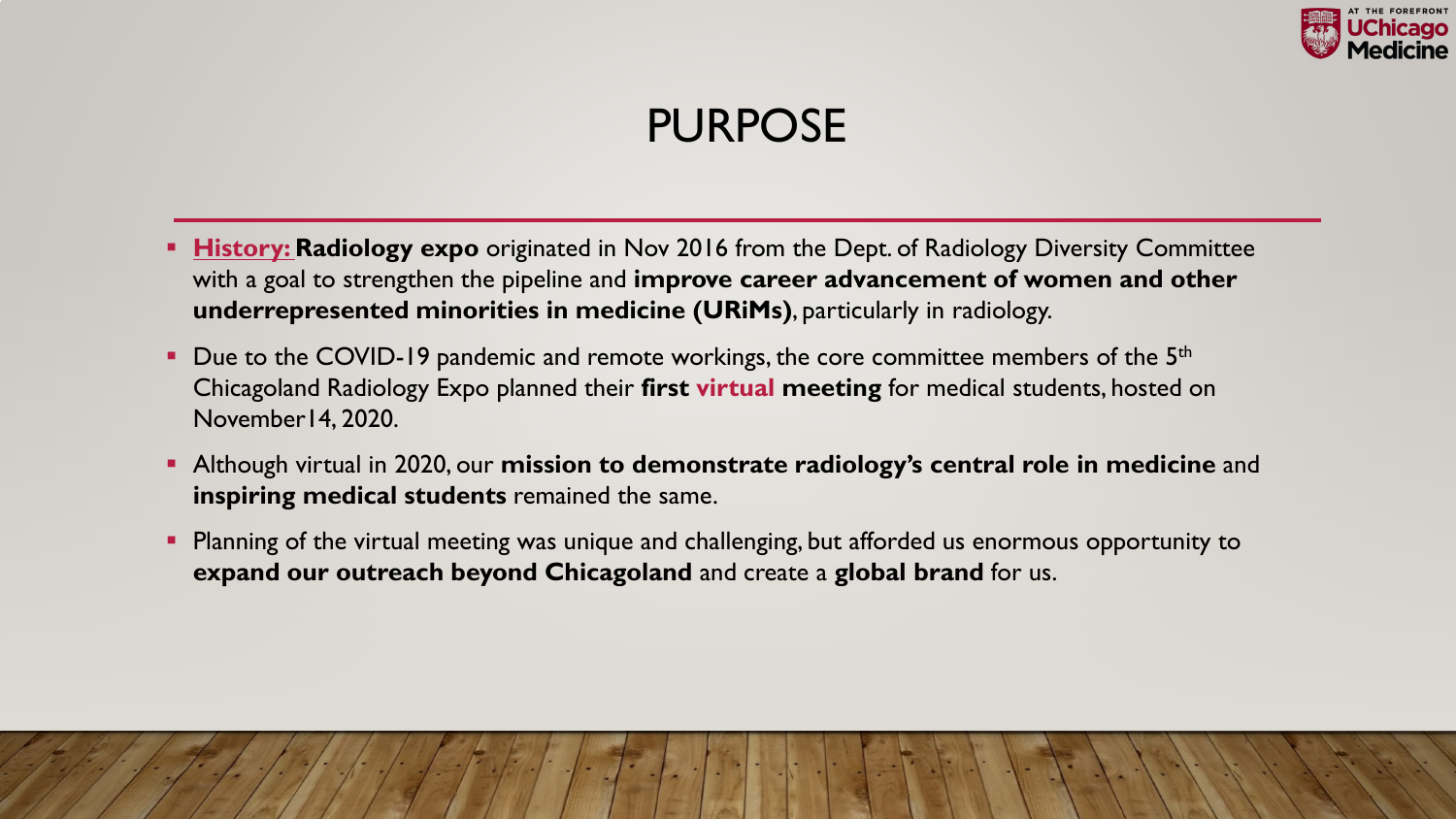

## PLANNING AND EXECUTION

### **Team Personnel:**

Radiology and radiation oncology faculty, resident & fellow volunteers, IT consultant, IT webmaster, IT support team, graphic design team, finance administrator and program coordinator.

Effective communication platform between the team members via SLACK.

Expo tasks were divided into 3 categories within the committee members:

- *Funding & Sponsorship:* raise funds to host a virtual event and create a virtual interactive exhibit hall similar to a live meeting environment
- *Program Content:* design a unique hybrid program with pre-recorded subspecialty lectures, interactive panel discussions, and educational sessions
- *Publicity:* promote the event via social media, rigorous marketing campaign, and personal outreach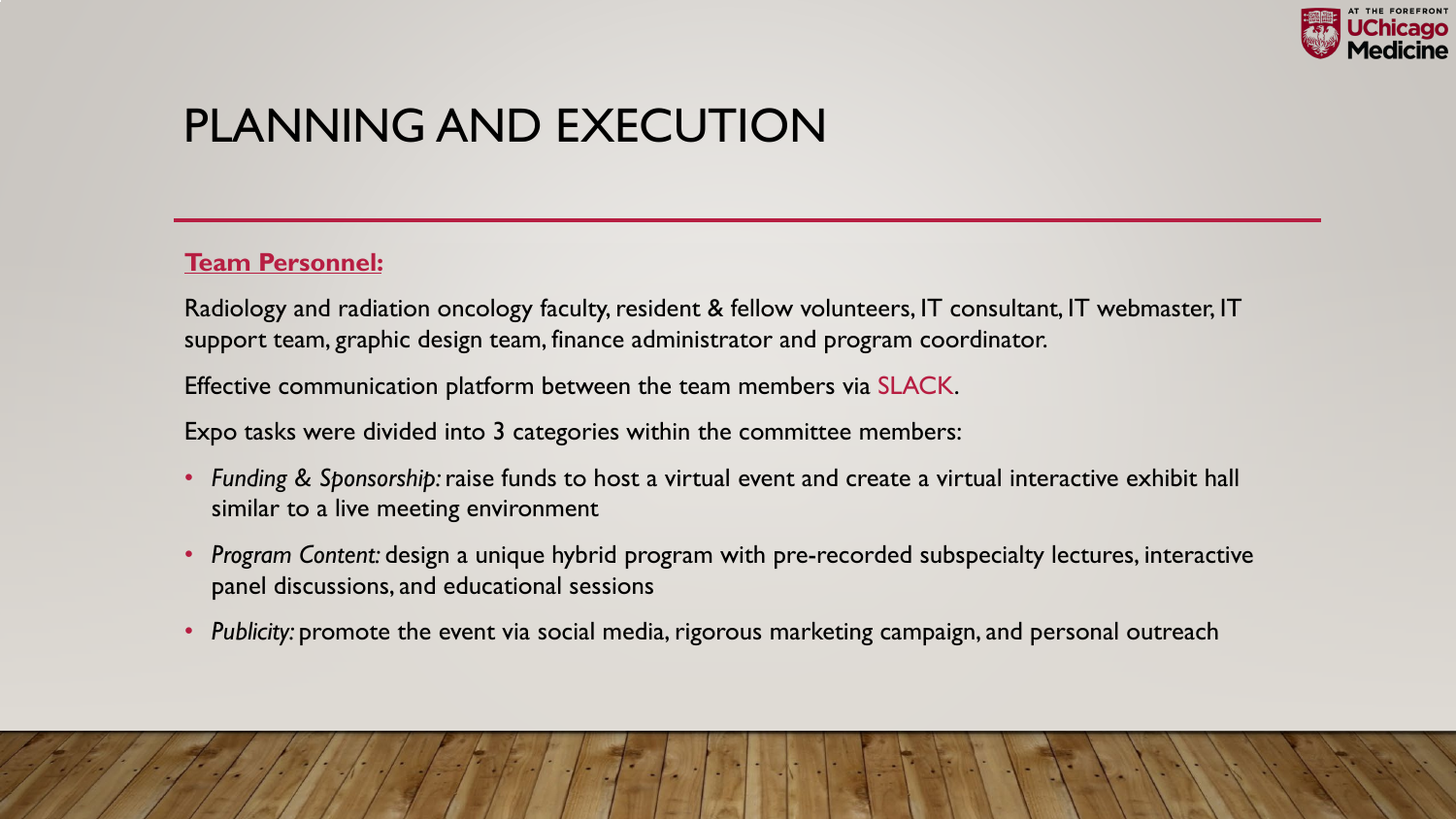

## WEBSITE DEVELOPMENT AND ANALYTICS

- [www.chicagoradiologyexpo.org](http://www.chicagoradiologyexpo.org/) (domain developed by the web design team)
- 9 am to 2 pm CST, Saturday, Nov 14, 2020
- **Hybrid venue** to host interactive educational and pre-recorded subspecialty sessions
- **Analytics data** (including demographic data) collected from the registrants during the period Octotber 1, 2020 to December 1, 2020
- All speakers and facilitators (with their brief biography and headshot) were registered and subsequently featured on the website prior to event day to increase their visibility
- Randomized **pre- and post-survey data** was collected from attendees, related to the radiology content delivered through the virtual event
- Reminders (pre-event) and thank you (post-event) emails were sent to the presenters, facilitators, sponsors and volunteers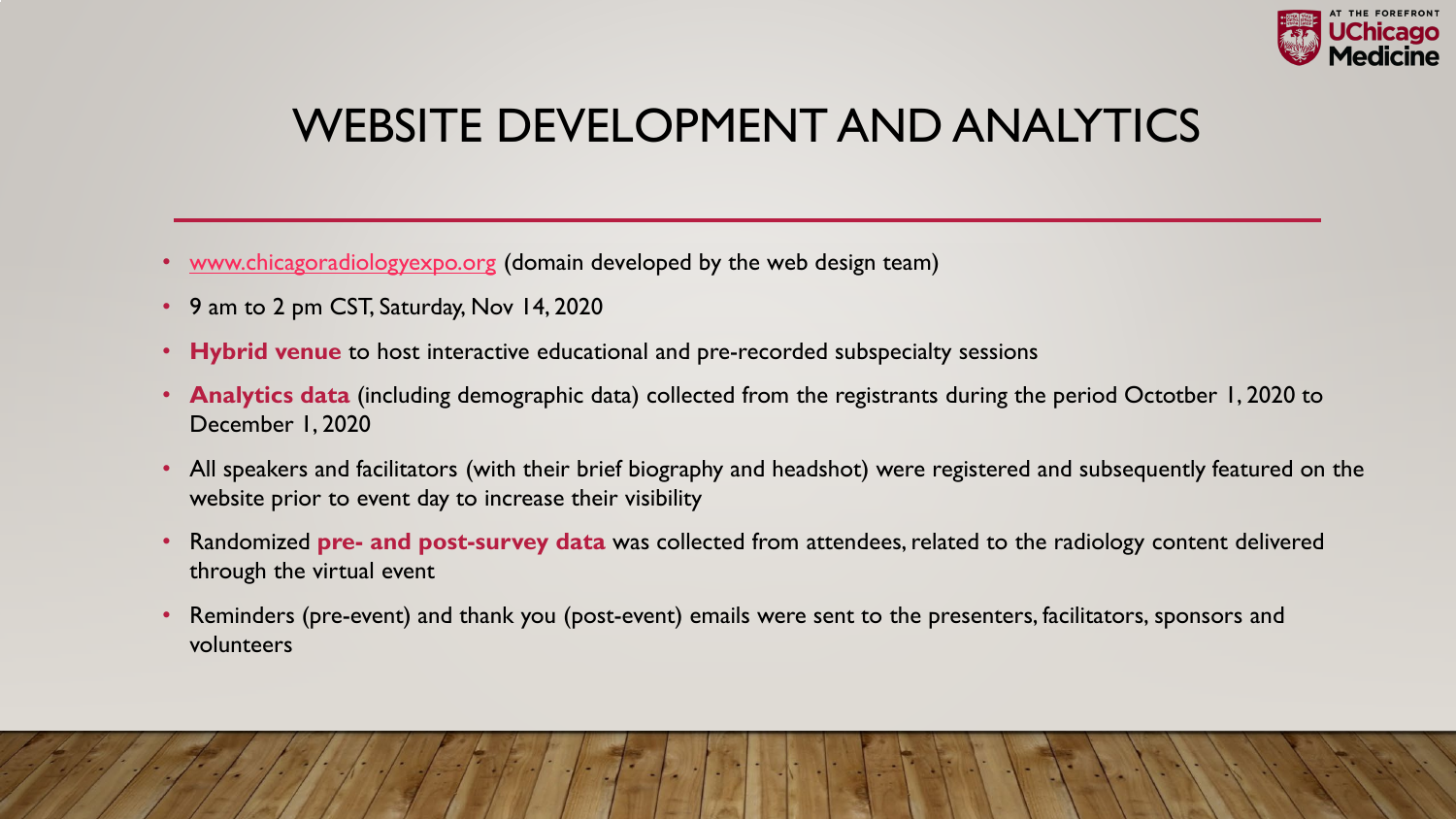

## RESULTS (DEMOGRAPHIC DATA)

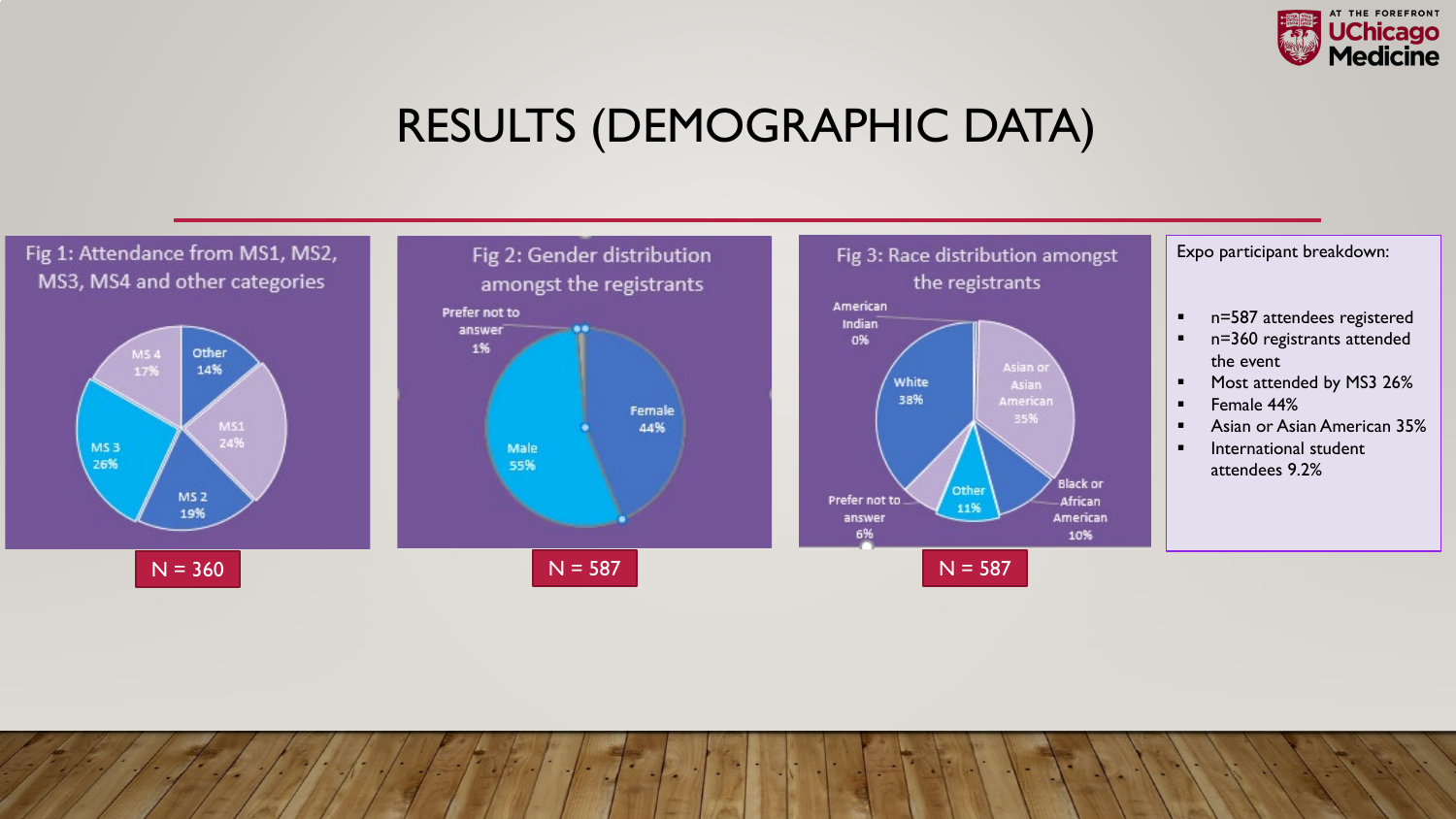

Fig 4: Overview of the website traffic during the period of October 3, 2020 – November 14, 2020

A total of **2721visitors** explored the website - with **33% returning visitors** - which shows consistent engagement from the online content. A week before the Expo (from November 6, 2020), we saw a **sudden consistent rise in the number of visitors** accessing the content.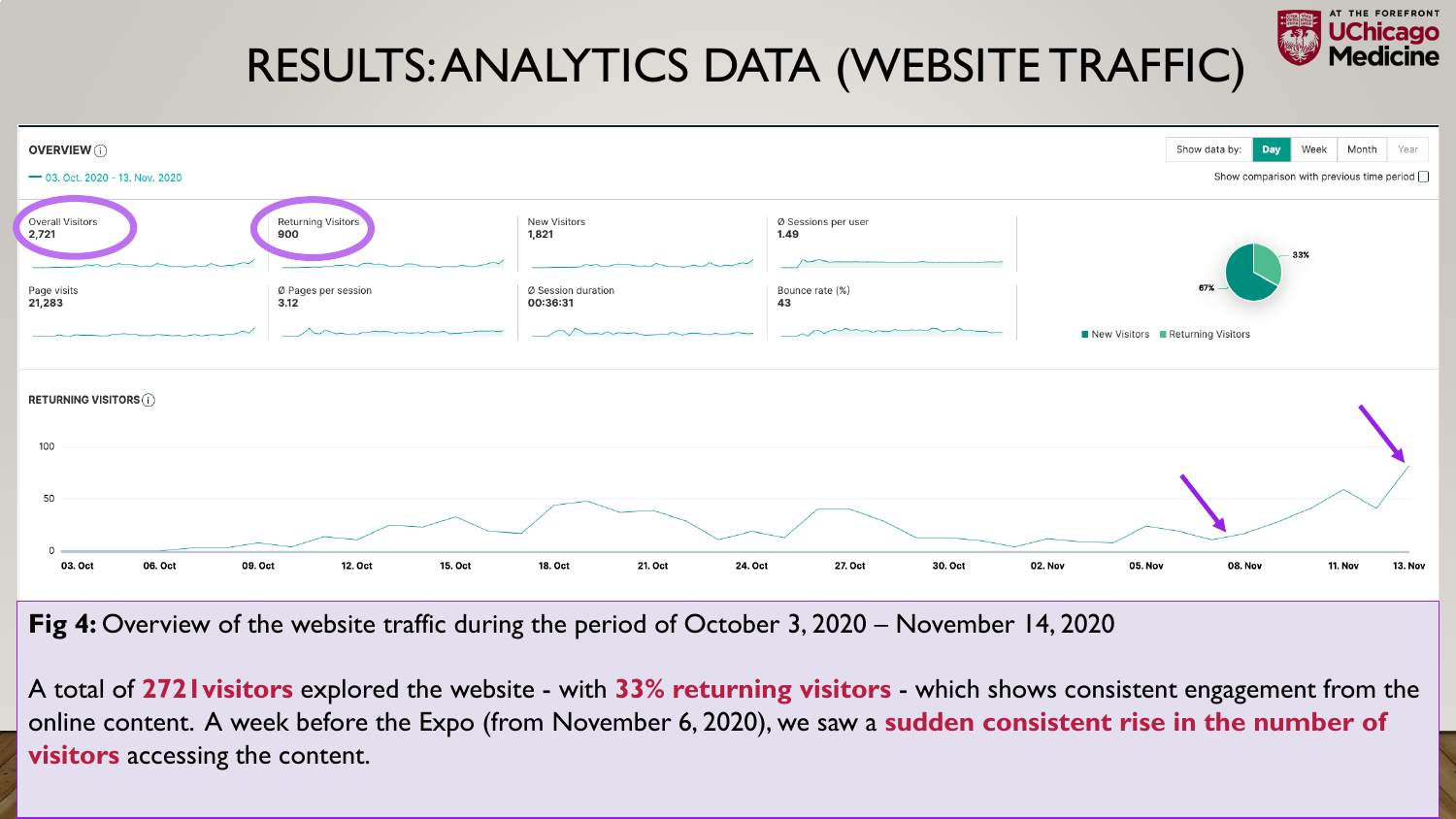

## RESULTS: DAY OF THE EXPO ANALYTICS

|  | <b>Sessions</b>                    | # of attendees |
|--|------------------------------------|----------------|
|  | <b>Opening Keynote</b>             | 155            |
|  | <b>Pre-recorded Sessions</b>       | 151            |
|  | <b>Interactive Cases</b>           | 80             |
|  | Underrepresented in Medicine panel | 75             |
|  | <b>Speed Advising</b>              | 75             |
|  | <b>Residency Application Panel</b> | 67             |
|  | <b>Closing Keynote</b>             | 60             |
|  | <b>Work Life Balance Panel</b>     | 51             |
|  | Women in Radiology Panel           | 32             |

**Table 1:** Number of attendees present at the 9 plenary and breakout sessions, with the **most popular session overall** and most **highly attended panel** highlighted in yellow.

- Lineup of speakers included an opening keynote presentation by Dr. Richard Gunderman from Indiana University and closing remarks by Dr. Geraldine McGinty, President of the ACR.
- Out of 9 plenary and breakout events, the most popular event was: **Opening Keynote Address on Radiology: Past, Present, and Future**; and **Panel on Application Pearls & Pitfalls**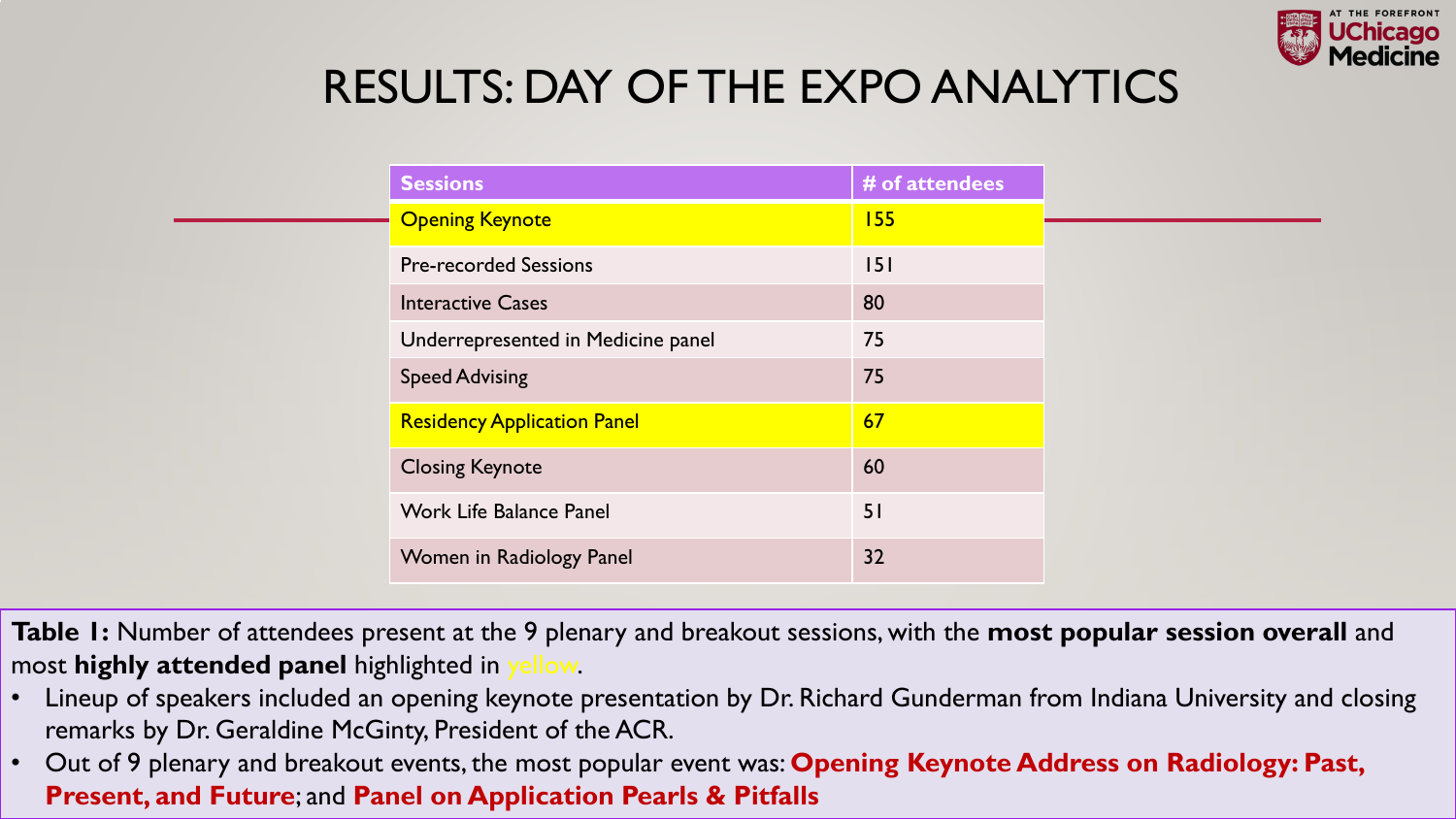## RESULTS: PRE AND POST SURVEY DATA



| <b>Survey Questionnaire</b>                                                                                                                                                                                       | <b>Percent (%) Change</b> |                                                                                                                                         |
|-------------------------------------------------------------------------------------------------------------------------------------------------------------------------------------------------------------------|---------------------------|-----------------------------------------------------------------------------------------------------------------------------------------|
| Comfortable work condition<br>Intellectually stimulating<br>Appropriately compensated                                                                                                                             | 9<br>$-30$<br>48          | Expo survey data:<br>n=116 attendees filled out<br>$\blacksquare$                                                                       |
| New technologies will be replacing Radiologists in the future<br>Physics learned prior to medical school completion is adequate for radiology                                                                     | 204<br>202                | the pre-survey<br>n=13 attendees filled out the<br>post-survey<br>Two survey questions with<br>$\blacksquare$<br>maximum percent change |
| Radiology mentors exist that can meet my personal needs<br>Radiology offers physicians the option to meet their desired work/life balance<br>Length of radiology residency interferes with my personal life goals | 113<br>166<br>202         | were game changers in the<br>med student decision making<br>process<br>Radiologists are not<br>lonely<br>New technologies are           |
| Radiation exposure in radiology concerns me<br><b>Lonely</b><br><b>Repetitive</b><br>Job security in radiology is a concern                                                                                       | 176<br>226<br>139<br>162  | here to enhance<br>radiologists rather<br>than replace them                                                                             |
| Field of radiology offers physicians the freedom to select the amount of patient<br>interaction                                                                                                                   | 12                        |                                                                                                                                         |

Table 2: Percent change in the pre- and post-survey results gathered from only a small group of attendees (n=13). Although the percent change is significant (>100% in 10/15 questions), due to a website glitch, post-survey was not made available to attendees to immediately and conveniently access as they were exiting the virtual expo, limiting post-survey respondents.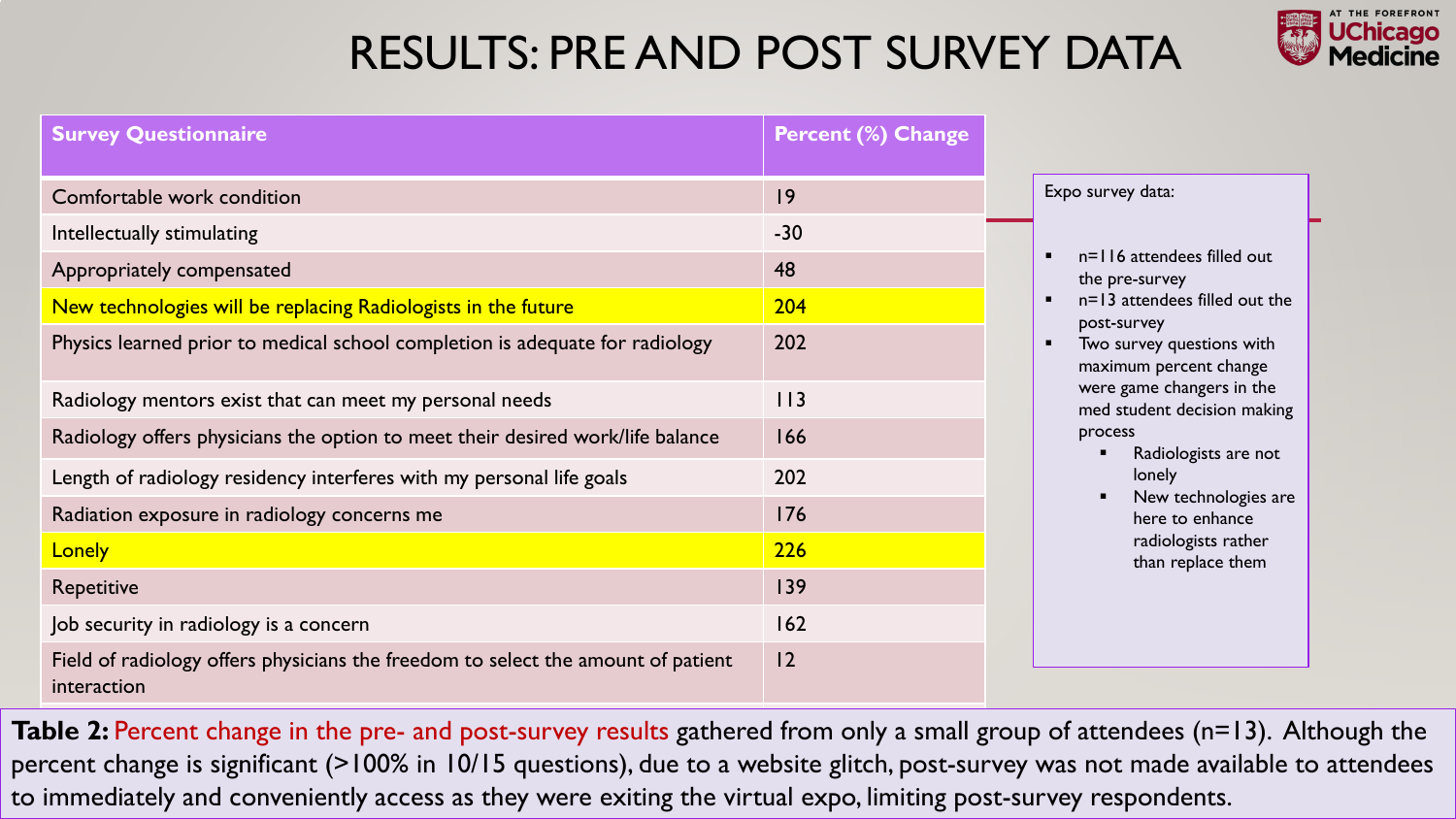

OC

## RESULTS: SOCIAL MEDIA IMPACT

#### **40 Tweets**

149 Likes in 5 days

Audience Growth Rate = 400% about **10% Conversion on Attendees** 



5.1% engagement rate

Engagement Rate = 320% over 5 day period **Sentiment Analysis = 100% of posts** contained positive keywords

13,000 Impressions in 5 days

luiza @luizagschmitt · Nov 14 Brazil is present at @ChicagoRadExpo  $\bullet$  $\bullet$  $\bullet$ 

#### #radexpo2020

# CHECK OUT THIS YEAR'S WORLDWIDE<br>PARTICIPATION